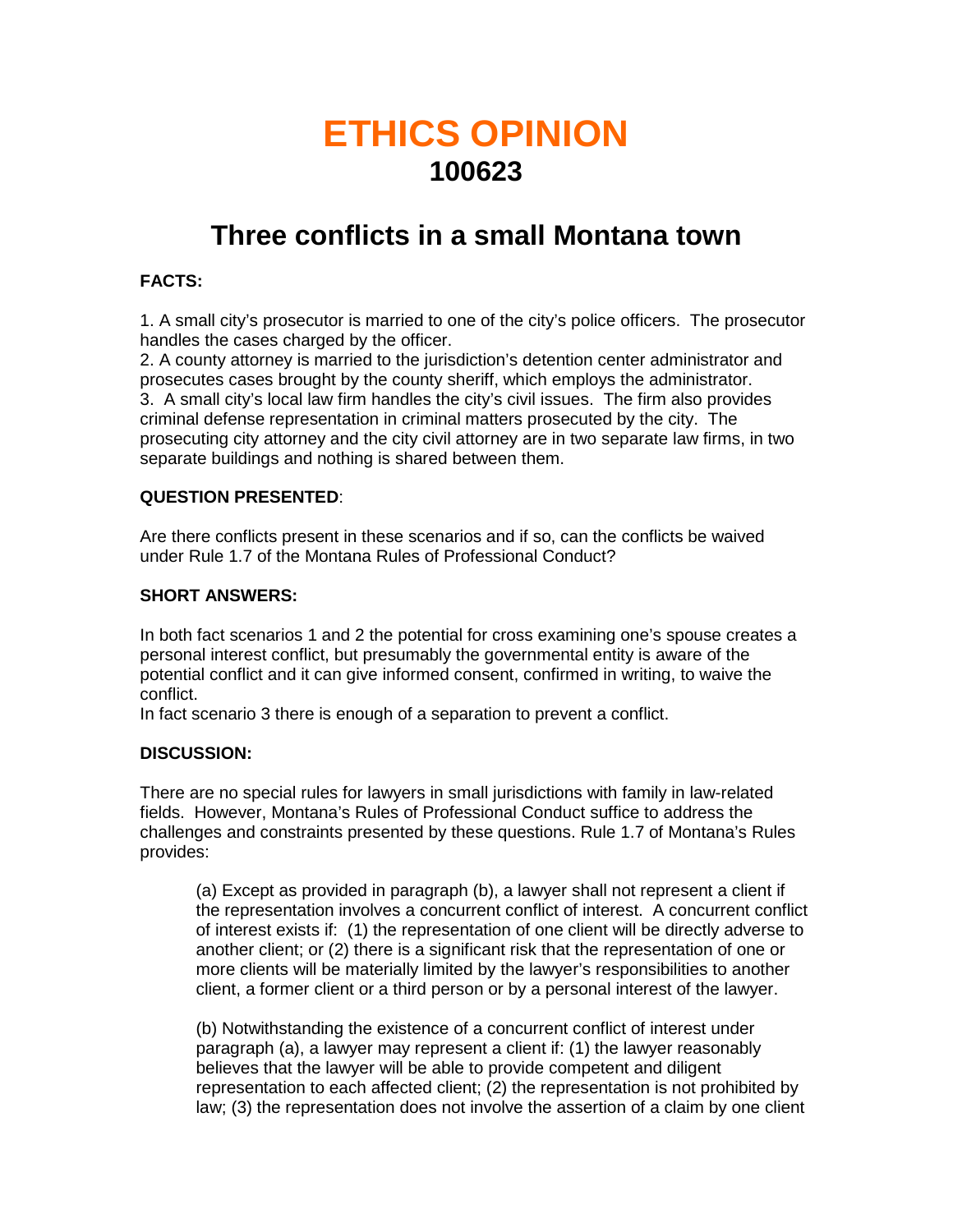against another client represented by the lawyer in the same litigation or other proceeding before a tribunal; and (4) each affected client gives informed consent, confirmed in writing.

Factual scenarios 1 and 2 are similar enough to warrant the same analysis: both create the inquiry as to whether a "significant risk" exists that the representation of the clients will be "materially limited" by the lawyers' "personal interests." The representation is forbidden unless the lawyers "reasonably believe" that they are able to provide "competent and diligent" representation and the clients give informed consent, confirmed in writing.

In our Opinion 950721, the State Bar Ethics Committee agreed that a law firm can provide criminal defense representation when a spouse of an attorney in the firm is employed as a deputy sheriff in the same jurisdiction if the lawyer reasonably believes that the client would not be adversely affected and the client consents after full disclosure. We reach the same conclusion with the facts presented in scenarios 1 and 2.

If a lawyer who has conflicting personal interests reasonably concludes that she will nonetheless be able to provide effective representation, the lawyer may serve as counsel after obtaining the client's informed consent. However, if the lawyer's personal interests are likely to prevent her from providing adequate representation, client consent will not cure the conflict. Presumably in scenarios 1 and 2 the entities represented by the attorneys are aware that the attorneys are married to the jurisdiction's deputy and detention center administrator. In both situations the entities may provide informed consent confirmed in writing and are probably very aware, as many in small jurisdictions are, of the potential for conflicts. While we discuss them together here, the analysis there must be an evaluation of all the particular circumstances on a case-by-case basis. MRPC 1.7(b)(1).

Lawyers are required to evaluate the existence of conflicts of interest throughout the representation, not just at the outset. If the spouse becomes a witness in the matter, for example, requiring cross-examination by the lawyer, the threshold in MRPC 1.7(b)(1) could not be met and the lawyer would be required to withdraw. If the lawyer is disqualified under MRPC 1.7(b), all members of the lawyer's firm would be imputedly disqualified under MRPC 1.10(a). The lawyer must remain alert for developing conflicts. What constitutes adequate disclosure is fact specific and could only be evaluated on a case-by-case basis, so any effort to satisfy the disclosure obligations imposed by ethics rules by use of a form is almost certain to prove unsatisfactory. It is the counseling and discussion with the client underlying the execution of any such form that would serve as the touchstone for determining whether the necessary disclosure has been adequately made. While a form should certainly reflect that both advantages and disadvantages have been covered, assuming one is used, it cannot serve as a panacea to obviate the necessity for compliance with the Rules in fact.

Scenario 3 is a step away in the analysis: A small city's local law firm handles the city's civil issues. The firm also provides criminal defense representation in criminal matters prosecuted by the city. The prosecuting city attorney and the city civil attorney are in two separate law firms, in two separate buildings and nothing is shared between them.